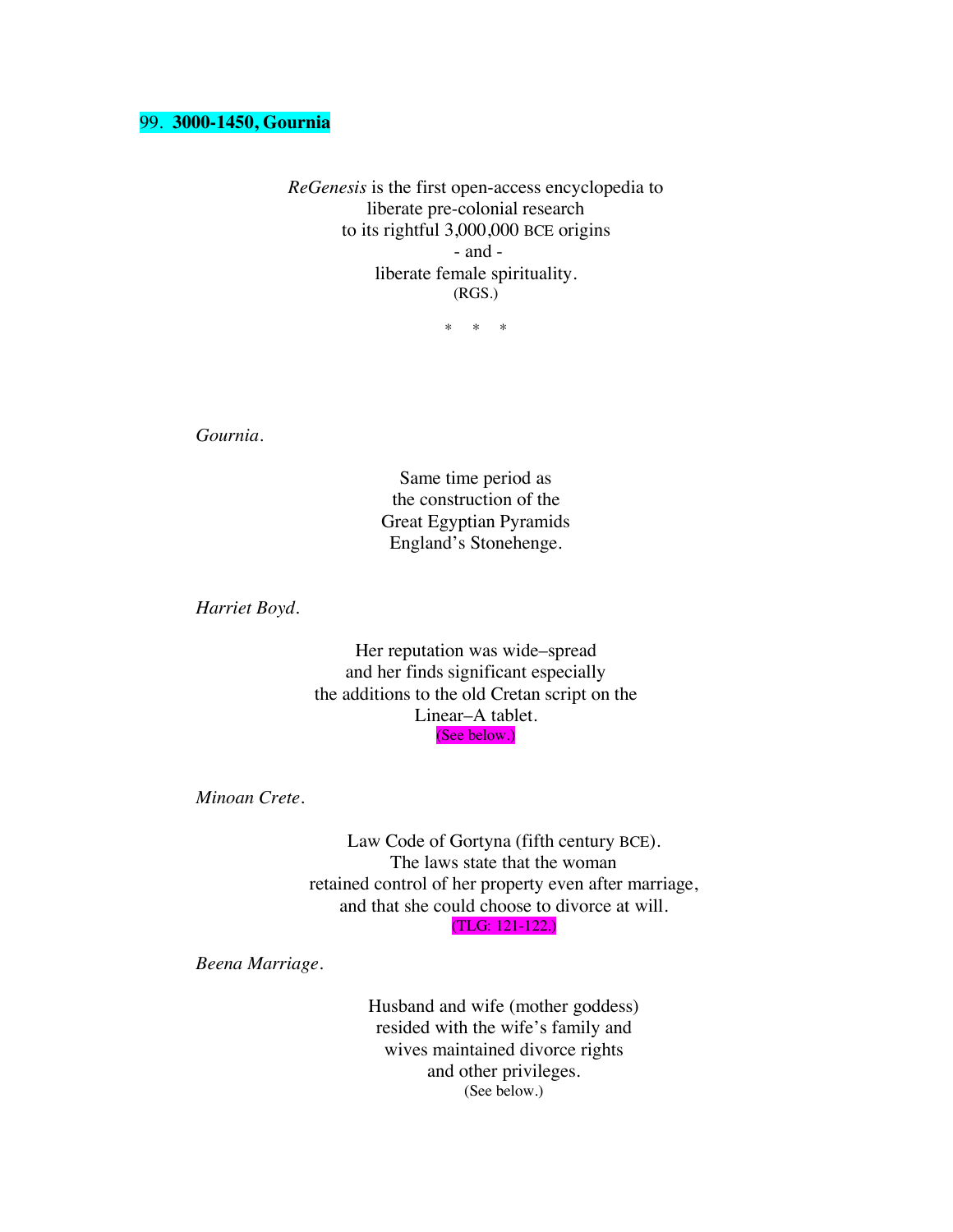The Greek Minoan town and temple complex of Gournia (Gortyna) is located on a gentle hillside near Pachia Ammos and Agios Nikolaos. Gournia is a natural Megaron on a low ridge landscape close to the southern shore of the Gulf of Mirabello with the precipices of the Vasiliki cliffs to the west. "To the north, the arms of the surrounding hills open to the gulf, and to the south raises a rocky knoll, directly behind which are two horns of a hill **(ETG: 18)**."

Gournia was first excavated between 1901-1905 CE by American archaeologist Harriet Boyd. Her reputation was wide–spread and finds significant, especially the additions to the old Cretan script on the Linear–A tablet that has yet to be translated. In the development of writing, the Linear–A was the first in the ancient Aegean world "as well as the use of Cretan hieroglyphics that were likely based on the Egyptian writing system."  $(MOC: 31.)$  Other discoveries are a bull's head/horns of consecration, double-axes, altars, shrines, temples, tables of libation, and female statues believed by Sir Arthur Evans and Boyd to be mother goddesses. Although this entire temple complex did not previously support fortification, recent discoveries may now prove otherwise. (MMRS; MOC.)

More recent excavations have unearthed kilns, a complete pottery workshop, red clay coarse wares, pithoi, anchors, and "elegant ashlar masonry walls flanking the western courtyard of Gournia's palace." MOC: 33.) Also, Gournia's fully functioning harbor is significant including "a monumental building linked to the palace, and a wharf for seagoing ships that sent goods out from the town and brought them back from overseas as part of the eastern Mediterranean–wide trade network in which the Minoans thrived." (MOC: 35.)

According to Boyd:

The chief archaeological value of Gournia … is that it has given us a remarkably clear picture of the everyday circumstances, occupation, and ideals of the Aegean folk at the height of their true prosperity. . When most people think of Minoan archaeology they think in terms of the palaces as these monolithic elements devoid of settlements, but at Gournia we have the settlement and the palace, and that's so important. (MOC: 33.)

At Gournia and apparently throughout Crete and the Aegean, Old European matrilineal customs and clans remained in place much longer than elsewhere.

In the first century BCE, the Greek historian and geographer Strabo describes matrilocal marriage in Crete, and the existence of this custom is confirmed by evidence from the marriage laws preserved in the *Law Code of Gortyna* (fifth century BCE). The laws state that the woman retained control of her property even after marriage, and that she could choose to divorce at will. Another aspect of the Old European matrilineal system is the *avunculate* – the important role carried out by the woman's brother – is described in the same inscriptions. Among other responsibilities the brother was responsible for the upbringing of his sister's children (TLG:  $\overline{121-122}$ .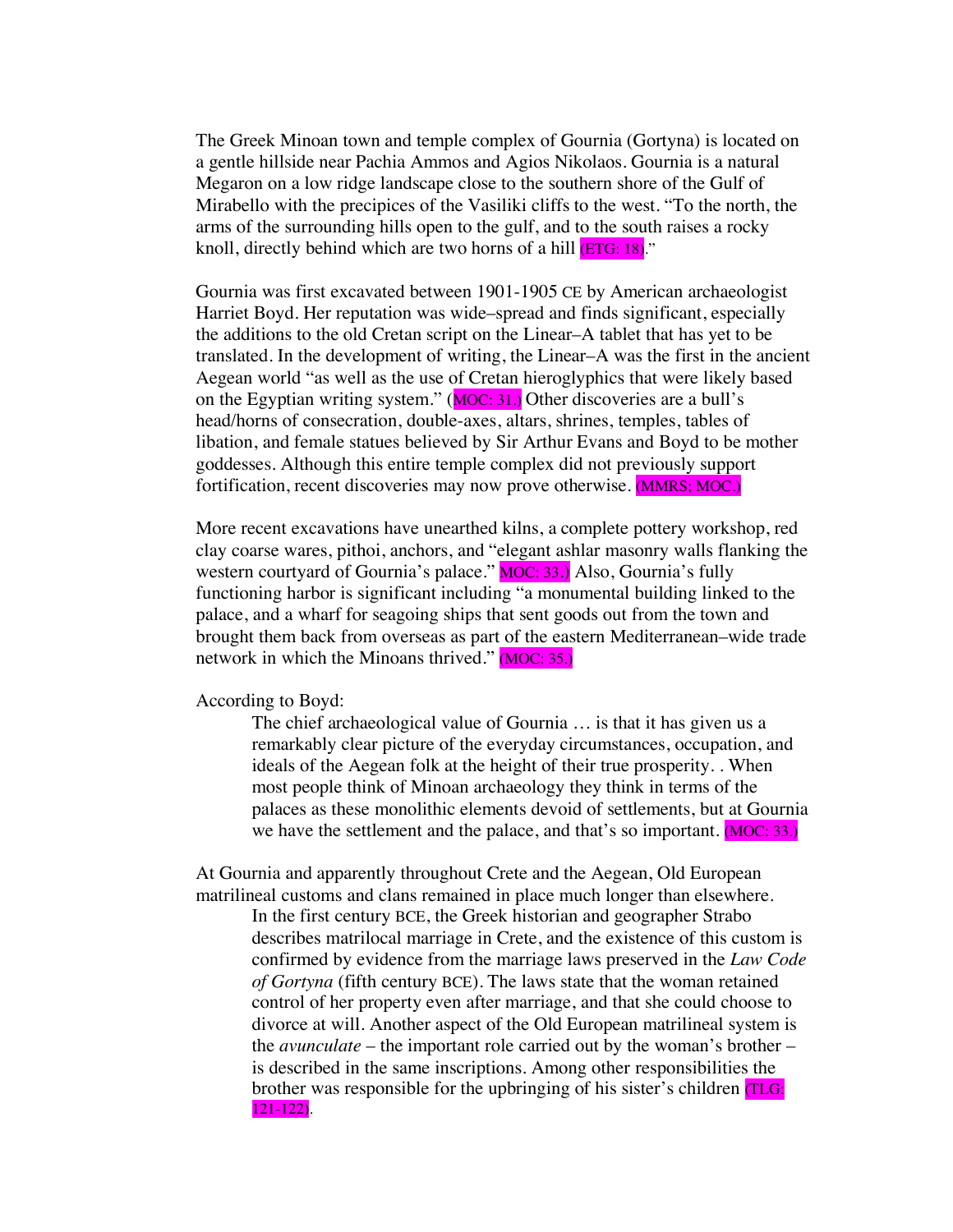Although it is not well documented just how widespread the Law Code of Gortyna was throughout the Aegean, a similar arrangement called a *beena* marriage in northern Mesopotamia was also a law – or – tradition? According to the matrilocal tradition of a *beena* marriage, husband and wife (consort?) resided with the wife's family and wives maintained divorce rights and other privileges. With Hammurabi rise to power, this appears to have changed.

In the Hammurabian Dynasty, the northern cities of Mesopotamia fell to the Babylonian army led by Hammurabi c. 1750 BCE. In conjunction with this defeat was the introduction of the Hammurabi Laws that replaced former marriage laws [inc. beena marriage]. … With the introduction of the Hammurabi Laws, patrilocal marriage laws were formalized in which female rights and autonomy were abrogated. Veils in public became a legal requirement for wives, daughters, and widows, but not for prostitutes or slaves. As such the veil became an extension of the enclosure and confinement relative to a woman's residence and male dominion. Not only did the veil systematize women by their sexual activities, but also it legislated their speech and movement (TCOP: 135). For example, if a woman were to speak publicly anywhere other than making marketplace purchases, she was subject to confinement and serious reproach (ATRL: 112). (RGS: 1750, Hammurabian Dynasty, Babylon, Ishtar, and Inanna).

# Further Crete research: 7000-3500 (1450), Old Europe; 7000-5000, Early

Neolithic Crete; 3100-2600, Proto Bronze Age Crete; 2600-2000, Early Bronze Age, Crete, Chthonian \* Prepalatial/Early Minoan (EM I-III); 2600-2150, Myrtos; 2000-1450, Middle Bronze Age Crete; 1625, Thera; 1600, Mycenaeans Dominant on Greek Mainland; 1580, Zeus 1450-1100, Late Bronze Age Crete; 1100-800, Iron Age; and 1100-800, Mediterranean Dark Ages. (RGS.) **\*** (Earth mother, Chthonia.)

For an extensive discussion on how the Mycenaean-Minoan culture was a hybrid culture of both Old European and Indo–European elements that were later assimilated by the Classical Greece, c. 500 BCE: 1450-1100, Late Bronze Age Crete. (RGS.)

Further Linear A and B, Cypro-Minoan, Classical Cypriot, Cretan hieroglyphic research that supports a systemic affinity with the 'cultural milieu of Western Asia' (including Vinca and Tisza):

- Dexter, Miriam Robbins. "The Frightful Goddess: Birds, Snakes and Witches." *Varia on the Indo*–*European Past: Papers in Memory of Marija Gimbutas*. Eds. Miriam Robbins Dexter, and Edgar C. Polomé. *Journal of Indo-European Studies* Monograph No. 19 (1997): 124-151. (FG.)
- Finkelberg, Margalit. *Greeks and Pre-Greeks: Aegean Prehistory and Greek Heroic Tradition.* Cambridge, England: Cambridge University Press, 2005. 173-176. (GPG.)

Fox, Margalit. *The Riddle of the Labyrinth: The Quest to Crack an Ancient*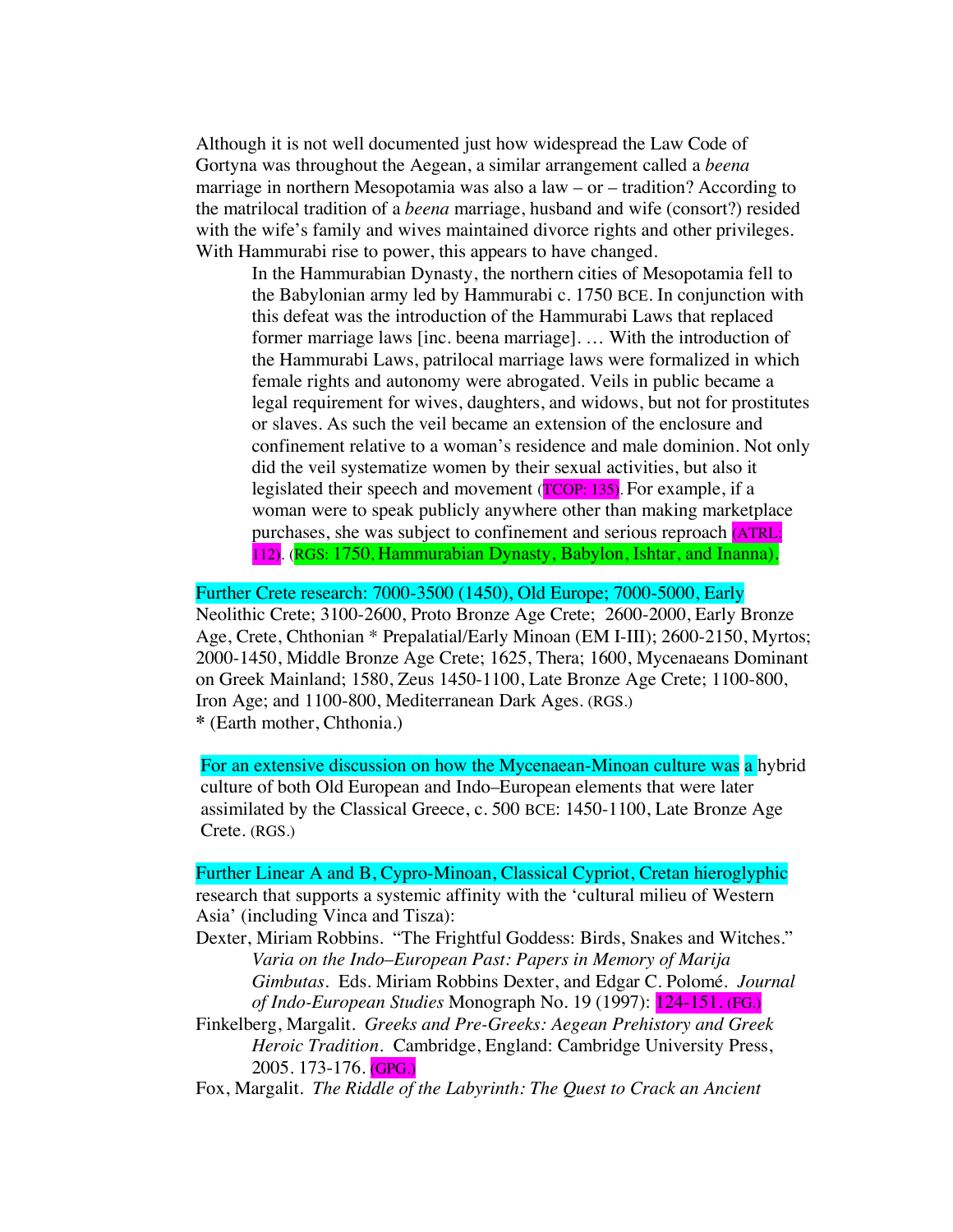*Code.* New York, NY: Harper Collins, 2013. (RL.)

- \_\_\_\_\_. "Alice E. Kober, 43; Lost to History No More." *New York Times*, May 12, 2013: 9. (AEK.)
- Gimbutas, Marija Alseikaite. *The Civilization of the Goddess: The World of Europe*. San Francisco, CA: Harper, 1991. 35-41, 52, 309 and 319. (COG.)
- \_\_\_\_\_. *The Living Goddesses.* Supplemented and Ed. by Miriam Robbins Dexter. Berkeley, CA: University of California Press, 1999. Proof copy. xvii; 48-54; 218, n.1. (TLG.)
- Haarmann, Harald. *Early Civilization and Literacy in Europe: An Inquiry into Cultural Continuity in the Mediterranean World.* New York, NY: Mouton de Gruyter, 1996. (ECLE.)
	- \_\_\_\_\_. "Writing in the Ancient Mediterranean: The Old European Legacy." *From the Realm of the Ancestors: An Anthology in Honor of Marija Gimbutas*. Ed. Joan Marler. Manchester, CT: Knowledge, Ideas and Trends, Inc., 1997. **108-121.** (WAM.)
- \_\_\_\_\_. *Ancient Knowledge, Ancient Know-How, Ancient Reasoning: Cultural Memory in Transition, from Prehistory to Classical Antiquity and Beyond*. Amherst, NY: Cambria Press, 2013. (AN.)
- Marler, Joan, Ed. *The Danube Script: Neo-Eneolithic Writing in Southeastern Europe*. Sebastopol, CA: Institute of Archaeomythology, 2008. (TDS.)
- Marler, Joan, and Miriam R. Dexter, Eds. *Signs of Civilization: Neolithic Symbol System of Southeast Europe*. Novi Sad, Hungary: Institute of Archaeomythology, 2009. (SC.)
- Robinson, Andrew. *The Man Who Deciphered Linear B: The Story of Michael Ventris*. New York, NY: Thames & Hudson, 2002. (MWD.)

Further research on writing and deciphering symbol systems: 5400-3200, Ancient Aphrodite: Chalcolithic or Copper Age; 5300-4300, Climactic Phase and Script in Old Europe; 5000-4900, Inanna, Uruk, and Mesopotamia; 3400-2900, Mesopotamian Writing from the Protoliterate Period; 3100-2600, Proto Bronze Age Crete, Writing and Heroes; 3000-2000, Anatolia; 3000, First Dynasty, Egypt; 2300, Sumerian Transitions; 2000, Asherah; 1900-1800, Dawning of the African Alphabet and Egyptian Aniconic Goddess Triangle; 1750, Hammurabian Dynasty, Babylon, Ishtar, and Inanna; 1600, Mycenaeans Dominant on Greek Mainland; 1100-800, Iron Age; 1100-800, Mediterranean Dark Ages; 800, Tanit (also Taanit, Ta'anit, Tannit, or Tannin); 668-626, Sumerian Mythology; and 500-400, Classical Greek Era and Leading Male Authors. (RGS.)

# For considerations on deep evolutionary linguistics:

Shryock, Andrew, Daniel L. Smail, and Timothy K. Earle. *Deep History: The Architecture of Past and Present*. Berkeley, CA: University of California Press, 2011: 103-127. (DH.)

#### Further Gournia research:

Lubell, Jarrett A. "The Minoans of Crete." *Archaeology* 68.3 (May-Jun. 2015): 28-35. (MOC.)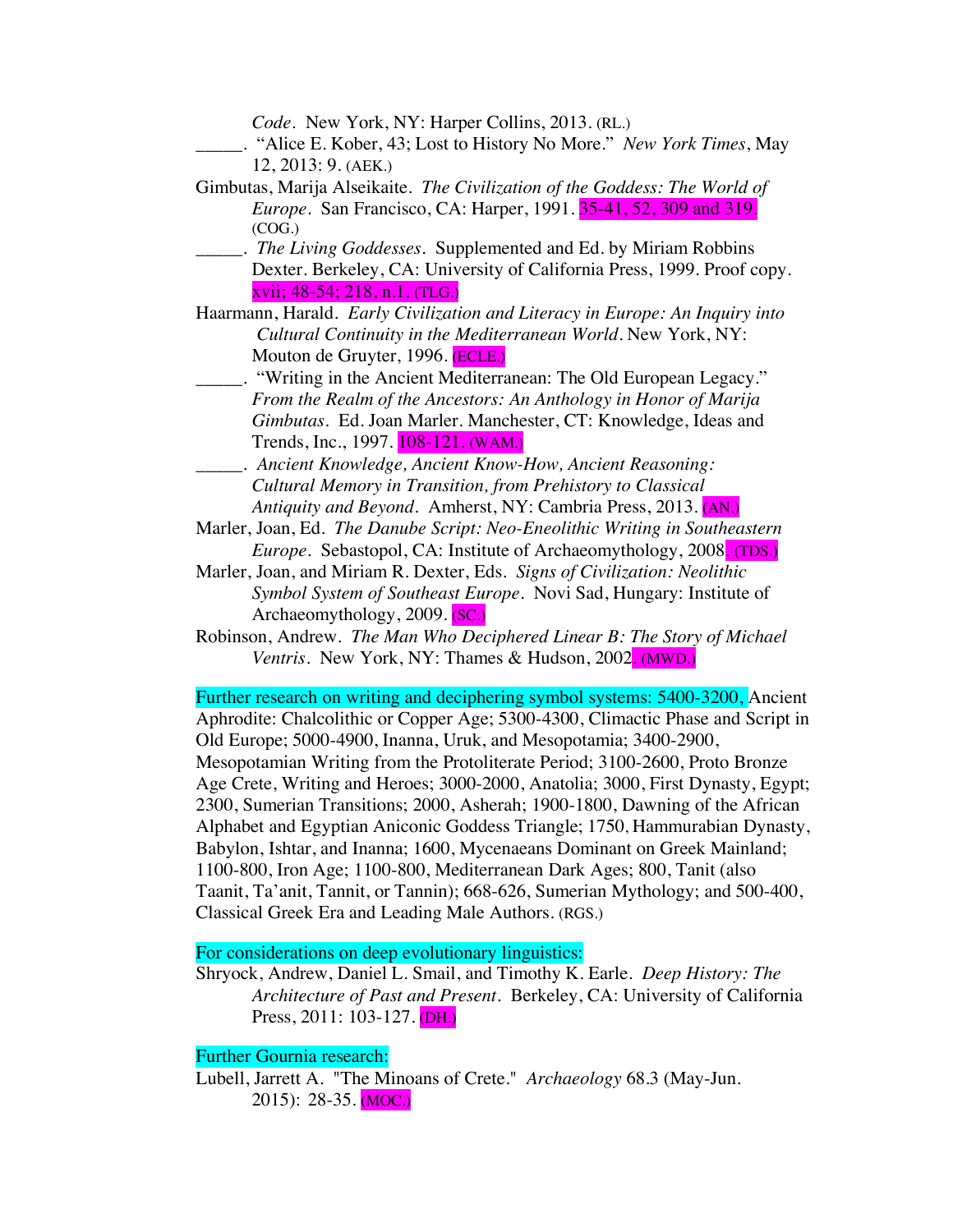Nilsson, Martin Persson*. The Minoan-Mycenaean Religion and its Survival in Greek Religion.* 1927. New York, NY: Biblo and Tannen, 1950. (MMRS.)

### Further Crete and Aegean research:

- Alexiou, Stylianos, Nikolaos Platon, and Hanni Guanella. *Ancient Crete*. Trans. D. J. S. Thomson. London, England: Thames & Hudson, 1968. (AC.)
- Arthur, Marilyn B. "Early Greece: The Origins of the Western Attitude toward Women." *Women in the Ancient World: The Arethusa Papers*. Eds. John Peradotto, and J. P. Sullivan. Albany, NY: State University of New York Press, 1984. 7-58. (EG.)

Conn, Marie A. "Pandora and Eve: The Manipulation and Transformation of Female Archetypes." *Balancing the Scales: an Examination of the Manipulation and Transformation of Symbolic Concepts of Women*. Eds. Marie A. Conn and Therese B. McGuire*.* Lanham, MD: University Press of America, 2003, 1- 24. (PAE.)

- Dietrich, Bernard C. *The Origins of Greek Religion.* Berlin, Germany: Walter de Gruyter, 1974: 11, 96-106. (OGR.)
	- \_\_\_\_\_. *Tradition in Greek Religion*. New York, NY: Walter de Gruyter, 1986. (TIGR.)
- Finkelberg, Margalit. *Greeks and Pre-Greeks: Aegean Prehistory and Greek Heroic Tradition.* Cambridge, England: Cambridge University Press, 2005. (GPG.)
- Gesell, Geraldine C. *Town, Palace, and House Cult in Minoan Crete*. "Studies in Mediterranean Archeology" Vol. 67. Göteborg: P. Åströms Förlag, 1985: Ch. I: 2. (TP.)
- Keller, Mara Lynn. "Crete of the Mother Goddess: Communal Rituals and Sacred Art." *ReVision* 20.3 (Winter 1998): 12-16. (KCMG.)

Mellersh, H. E. L. *Minoan Crete*. New York, NY: Putnam, 1967. (MMC.)

Platon, Nicolas. *Crete*. Geneva, Switzerland: Nagel Publishers, 1966. (C.)

Rutkowski, Bogdan. *Cult Places of the Aegean*. New Haven, CT: Yale University Press, 1986. (CPA.)

Further bibliographic research (including numerous primary sources) on Sacred Marriages (*Hieros Gamos)*:

Baring, Anne, and Jules Cashford. *The Myth of the Goddess: Evolution of an Image.* London, England: Viking, 1991. (MG.)

- Birnbaum, Lucia Chiavola. *Black Madonnas: Feminism, Religion, and Politics in Italy.* Boston, MA: Northeastern University Press, 1993. (BLM.)
- \_\_\_\_\_. *Dark Mother: African Origins and Godmothers*. San Jose, CA: Authors Choice Press, 2001. (DM.)

Corrington, G. P. "The Milk of Salvation: Redemption by the Mother in Late Antiquity and Early Christianity." *Harvard Theological Review* 82.4 (1989): 393-420. (TMOS.)

Diakonoff, I. M. "Women in Old Babylonia not under Patriarchal Authority." *Journal of the Economic and Social History of the Orient 29.3 (Oct.*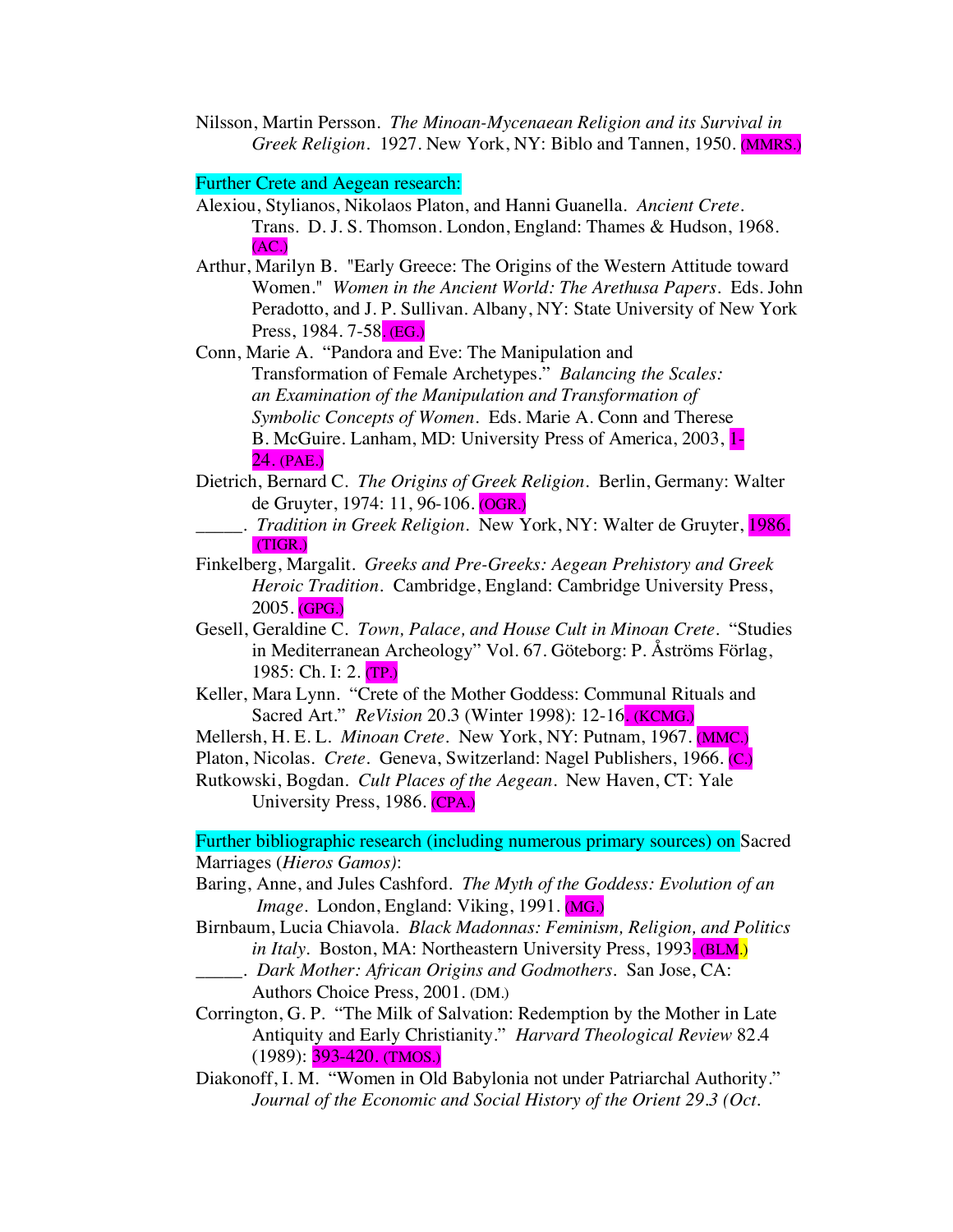1986): 225-238. (WOB.) (Excellent primary sources.)

- Kerenyi, Carl. *Zeus and Hera: Archetypal Image of Father, Husband and Wife*. Princeton, NJ: Princeton University Press, 1975. (ZAH.)
	- \_\_\_\_\_. *The Gods of the Greeks*. 1951. London, England: Thames and Hudson, 1982. (GOG.)
- Lapinkivi, Pirjo. *The Sumerian Sacred Marriage in the Light of Comparative Evidence*. Helsinki, Finland: Neo-Assyrian Text Corpus Project, 2004. (SSM.)
- Lerner, Gerda. *The Creation of Patriarchy.* Oxford, England: Oxford University Press, 1986. (TCOP.)
- Lutzky, Harriet. *Shadday as a Goddess Epithet. Vetus Testamentum* 48, Fasc. 1 (Jan. 1988): 15-36. (SGE.)
- Murray, Margaret Alice. *The Splendour That Was Egypt*. London, England: Sidgwick and Jackson, 1977. (STWE.)
- Neumann, Erich*. The Great Mother: An Analysis of the Archetype*. 2nd Ed. Trans. Ralph Manheim. Princeton NJ: Princeton University Press, 1963. (TGM.)
- Sheres, Ita and Anne Kohn Blau. *The Truth about the Virgin*. New York, NY: Continuum, 1995. (TAB: 93.)
- Wakeman, Mary K. "Ancient Sumer and the Women's Movement: The Process of Reaching Behind, Encompassing and Going Beyond." *Journal of Feminist Studies in Religion* 1.2 (Fall 1985): 7-27. (ASWM.)
- Zorich, Zach. "The Snake King's New Vassal." *Archaeology* 66.6 (Nov.-Dec. 2013): 16. (TSK.)

IMAGE: MINOAN GOURNIA NEAR THE GULF OF MIRABELLO: CRETE, GREECE. PHOTO: © GSA. DESCRIPTION AERIAL VIEW OF MINOAN GOURNIA, CRETE, GREECE.

SLIDE LOCATION CRETE, SHEET 2, ROW 3, SLEEVE 1, SLIDE #12, LATE MINOAN BCE CU\_CRE\_S2\_R3\_SL1\_S12.

SHOT ON LOCATION: GOURNIA, NEAR THE GULF OF MIRABELLO: CRETE, GREECE. NOTE 1: DISCOVERY BY AMERICAN ARCHAEOLOGIST, HARRIET BOYD-HAWES. NOTE 2: GOURNIA IS A NATURAL MEGARON ON A LOW RIDGE LANDSCAPE CLOSE TO THE SOUTHERN SHORE OF THE GULF OF MIRABELLO WITH THE PRECIPICES OF THE VASILIKI CLIFFS TO THE WEST (ETG: 18, RGS) (SOURCE: ENTRY ABOVE.) NOTE 3: FIELDWORK PROJECT 1982.

PHOTO NOTE: ILLUSTRATION ENHANCEMENT, CHRISI KARVONIDES' TEAM.

IMAGE: MINOAN GOURNIA AND TWO HORNS OF A HILL: CRETE, GREECE. PHOTO: © GSA. DESCRIPTION AERIAL VIEW OF MINOAN GOURNIA AND "TWO HORNS OF A HILL," CRETE. (ETG: 18). SLIDE LOCATION CRETE, SHEET 2, ROW 2, SLEEVE 4, SLIDE #10, LATE MINOAN BCE.

CU\_CRE\_S2\_R2\_SL4\_S10.

SHOT ON LOCATION: GOURNIA, NEAR THE GULF OF MIRABELLO: CRETE, GREECE. NOTE 1: DISCOVERY BY AMERICAN ARCHAEOLOGIST, HARRIET BOYD-HAWES. NOTE 2: "TO THE NORTH THE ARMS OF THE SURROUNDING HILLS OPEN TO THE GULF, AND TO THE SOUTH RAISES A ROCKY KNOLL, DIRECTLY BEHIND WHICH ARE TWO HORNS OF A HILL **(ETG: 18).**" (SOURCE: ENTRY ABOVE.) NOTE 3: FIELDWORK PROJECT 1982.

PHOTO NOTE: ILLUSTRATION ENHANCEMENT, CHRISI KARVONIDES' TEAM.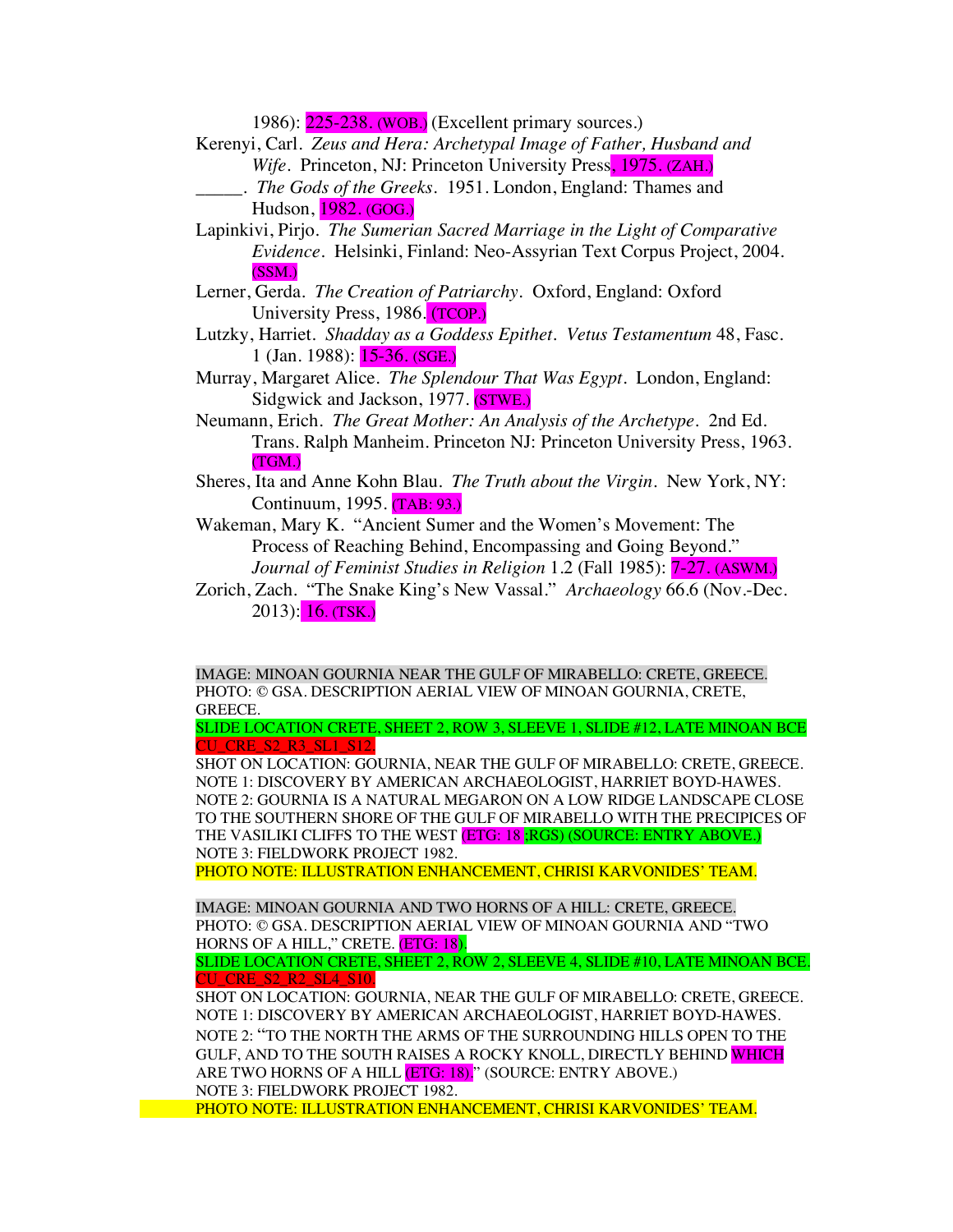IMAGE: MINOAN SNAKE GODDESS FIND AT GOURNIA: CRETE, GREECE. PHOTO: © GSA. DESCRIPTION: AREA IN GOURNIA WHERE THE SNAKE GODDESS WAS FOUND.

SLIDE LOCATION CRETE, SHEET 2, ROW 1, SLEEVE 2, SLIDE #3, BCE. CU\_CRE\_S2\_R1\_SL2\_S3.

SHOT ON LOCATION: GOURNIA, NEAR THE GULF OF MIRABELLO: CRETE, GREECE. NOTE 1: SNAKE GODDESS PROTOTYPE OF HARRIET BOYD-HAWES' DISCOVERY NOT TO BE CONFUSED WITH THE ARTHUR EVANS' CONTROVERSY. NOTE 2: FOR DISCUSSION ON MINOAN AND OTHER ANCIENT MEDITERRANEAN ANTIQUITIES SEE AUTHOR, GEORGE E. MYLONAS. NOTE 3: FOR FURTHER DISCUSSIONS ON GOURNIA'S SNAKE GODDESS SEE, KENNETH S. LAPATIN'S *MYSTERIES OF THE SNAKE GODDESS.* (MM.) NOTE 4: FIELDWORK PROJECT 1982.

IMAGE: GOURNIA'S SNAKE GODDESS: CRETE, GREECE. PHOTO: © GSA. DESCRIPTION: CRETE SNAKE GODDESS FROM GOURNIA, NOT TO BE CONFUSED WITH THE ARTHUR EVANS' CONTROVERSY. SLIDE LOCATION CRETE, SHEET 1, ROW 4, SLEEVE 5, SLIDE #6, BCE. CU\_CRE\_S1\_R4\_SL5\_S6.

SHOT ON LOCATION: HERAKLION MUSEUM: CRETE, GREECE. NOTE 1: SNAKE GODDESS PROTOTYPE OF HARRIET BOYD-HAWES' DISCOVERY. NOTE 2: FOR DISCUSSION ON MINOAN AND OTHER ANCIENT MEDITERRANEAN ANTIQUITIES SEE AUTHOR, GEORGE E. MYLONAS. (MM.) NOTE 3: FOR FURTHER DISCUSSIONS ON GOURNIA'S SNAKE GODDESS SEE, KENNETH S. LAPATIN'S *MYSTERIES OF THE SNAKE GODDESS.* NOTE 4: FIELDWORK PROJECT 1982.

MINOAN BULL HEAD: CRETE, GREECE. PHOTO: © GSA. DESCRIPTION: MINOAN BULL HEAD. SLIDE LOCATION CRETE, SHEET 1, ROW 3, SLEEVE 2, SLIDE #9, BCE. CU\_CRE\_S1\_R3\_SL2\_S9. SHOT ON LOCATION: HERAKLION MUSEUM, CRETE, GREECE. NOTE 1: FIELDWORK PROJECT 1982.

PHOTO NOTE: ILLUSTRATION ENHANCEMENT, CHRISI KARVONIDES' TEAM.

IMAGE: BRONZE MINOAN BULL–LEAPING SCULPTURE: CRETE, GREECE. PHOTO: © GSA. DESCRIPTION: BRONZE MINOAN BULL–LEAPING SCULPTURE OF AN ACROBAT IN FLIGHT THOUGHT TO REPRESENT A RELIGIOUS ACTIVITY, SUCH **AS** THE HARVEST FESTIVAL. (KCMG: 12-16.)

SLIDE LOCATION CRETE, SHEET 3, ROW 3, SLEEVE 1, SLIDE #31, BCE. **TU\_CRE\_S3\_R3\_SL1\_S31.** 

SHOT ON LOCATION: BRITISH MUSEUM: LONDON, ENGLAND. NOTE 1: "IT IS TO THIS PERIOD THAT MOST OF THE FAMOUS BULL–LEAPING PICTURES [AND SCULPTURES] BELONG (MHE: 128-9)." NOTE 2:

IN OLD EUROPE, THE BULL WAS SACRED TO THE GODDESS OF DEATH AND REGENERATION: THE BUCRANIA AND BULL'S HORNS WERE SYMBOLS OF THE REGENERATIVE POWERS, PRESENT IN TOMBS AND TEMPLES OF REGENERATION (TLG: 142).

NOTE 3: FIELDWORK PROJECT 2002.

PHOTO NOTE: ILLUSTRATION ENHANCEMENT, CHRISI KARVONIDES' TEAM.

IMAGE: STANDING MINOAN FIGURE WITH BULL HORNS: CRETE, GREECE.